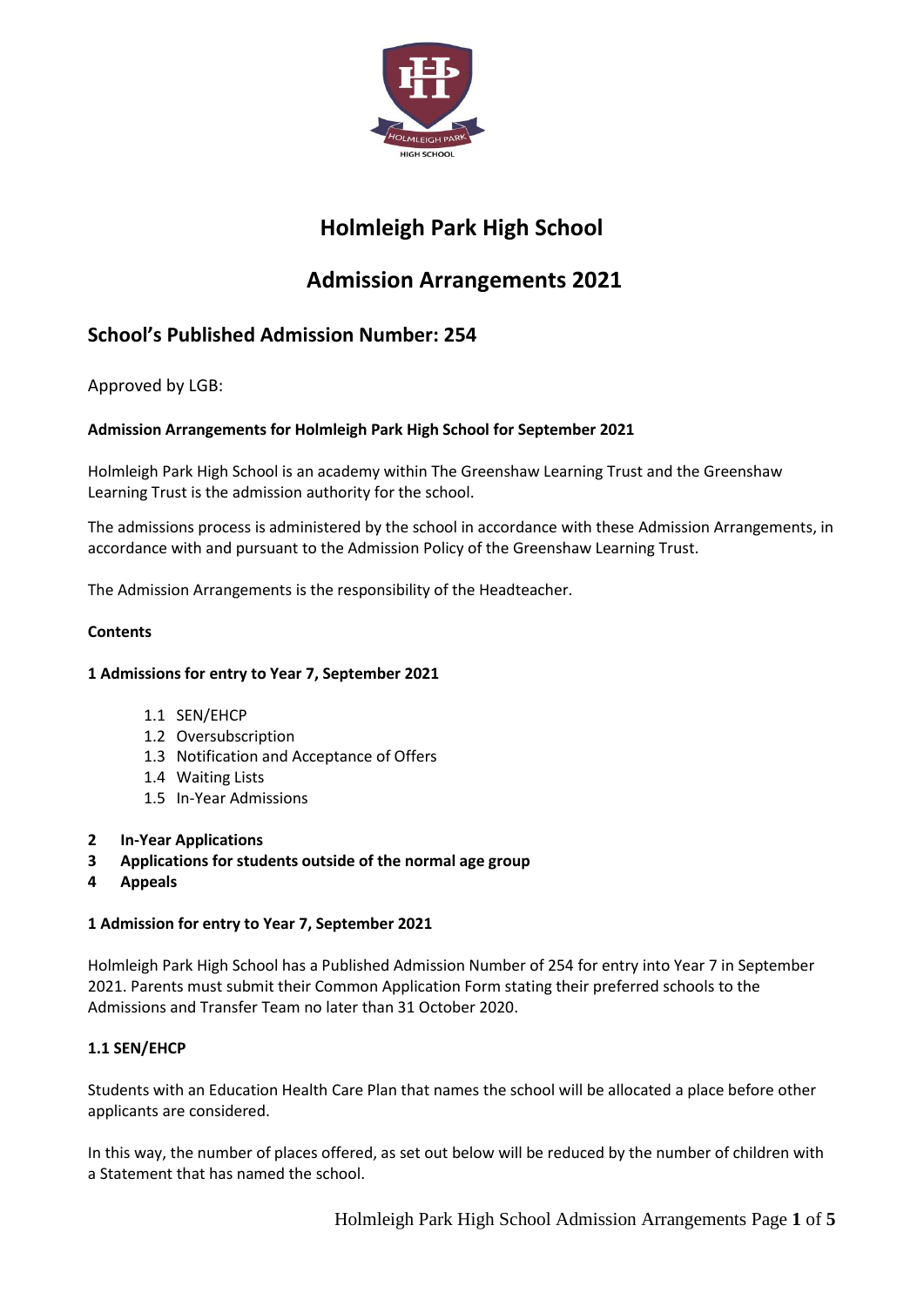# **1.2 Oversubscription**

#### **1.21 Priority One: Looked After Children**

A 'looked after child' ( 1 ) or a child who was previously looked after but immediately after being looked after became subject to an adoption( 2 ) child arrangements order (residency order) ( 3 ) or special guardianship order ( 4) .

(1) A 'looked after child' is a child who is (a) in the care of a local authority, or (b) being provided with accommodation by a local authority in the exercise of their social services functions (see the definition in Section 22(1) of the Children Act 1989) at the time of making an application to a school. In Gloucestershire, such children are referred to as Children in Care.

(2) This includes children who were adopted under the Adoption Act 1976 (see section 12 adoption orders) and children who were adopted under the Adoption and Children Act 2002 (see section 46 adoption orders).

(3) Under the provisions of section 12 of the Children and Families Act 2014, which amend section 8 of the Children Act 1989, residence orders have now been replaced by child arrangements orders.

(4) See Section 14A of the Children Act 1989 which defines a 'special guardianship order' as an order appointing one or more individuals to be a child's special guardian (or special guardians).

#### **1.22 Priority Two: Medical and Social**

Children who have either exceptional medical or social grounds for admission to this school. This evidence must set out the particular reason why attendance at this school rather than at any other, and show that this is the only suitable school to meet their stated needs, why no other local school could meet those needs and what the difficulties would be if the child had to attend any other local school. Applications must be supported by relevant written evidence on letter headed paper from a Doctor, Social Worker or Borough School Attendance Officer, which will be assessed by the Greenshaw Learning Trust Admissions Committee against the set criteria. (Refugees and Asylum Seeking children may be included under this criterion, depending on individual circumstances.) Evidence submitted after the closing date will not be considered. Only in exceptional circumstances the Admission Authority may apply discretion to consider evidence submitted after the closing date. It is therefore important that all relevant evidence is submitted at the time of application. Consequently, in any event all relevant evidence must be submitted before the closing date to ensure full consideration.

# **1.23 Priority Three: Siblings**

Children who have a sibling attending the school and who will continue to do so when the younger child is admitted. For this purpose, sibling refers to brother or sister, half brother or sister, adopted brother or sister, step brother or sister, or the child of the parent/carer's partner as well as children who are brought together as a family by a same sex civil partnership. In every case, the child must be living in the same family unit at the same address, at the time of application.

# **1.24 Priority Four: Children of permanent staff where:**

The member of staff has been employed at Holmleigh Park High School for two or more consecutive years; **or**

The member of staff has been recruited to fill a vacant post for which there is a demonstrable skill shortage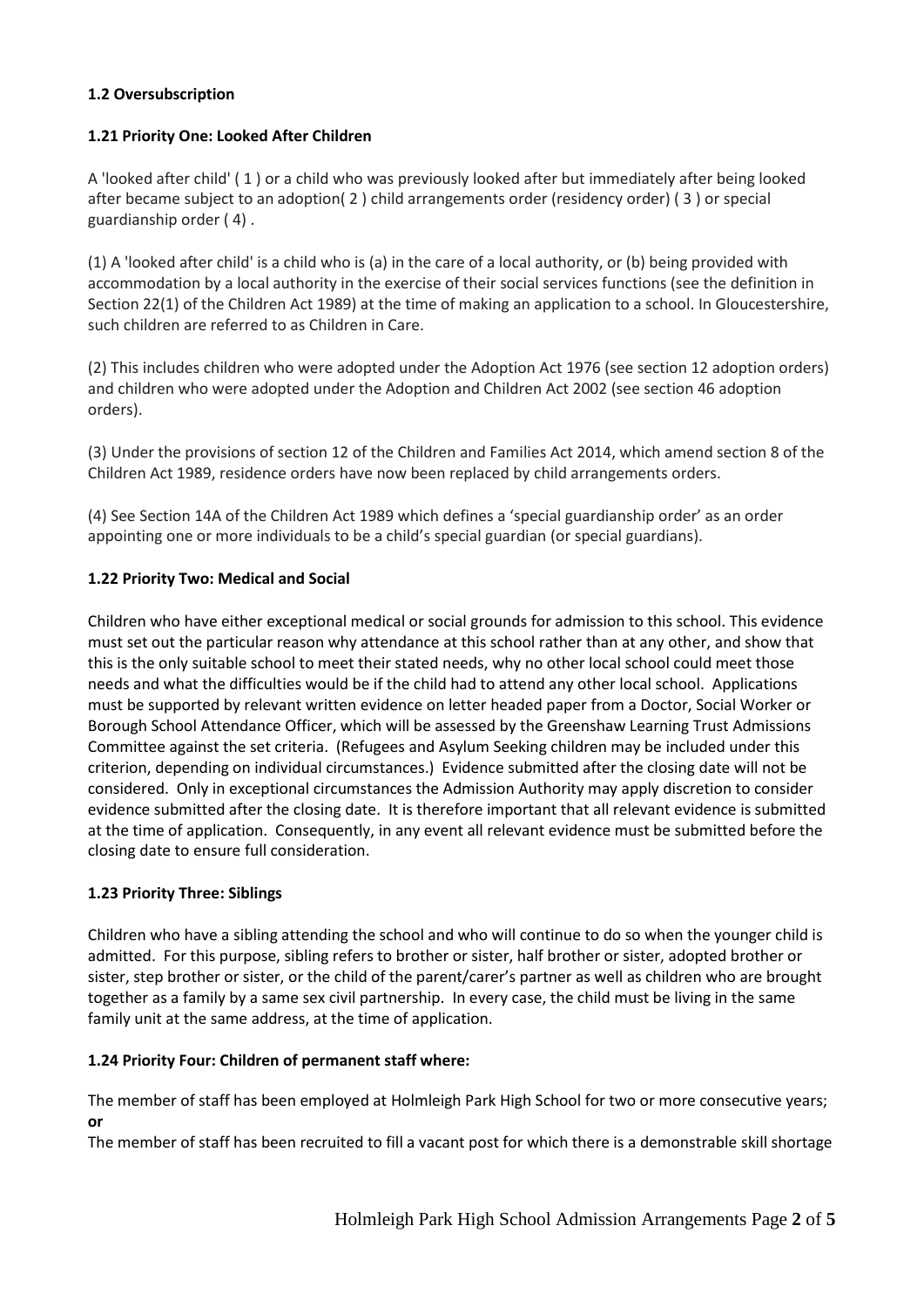In order of the proximity of their home address to Holmleigh Park High School, with the closest having the highest priority.

### **1.25 Priority Five: Geographical Distance**

The remaining places will be offered on the basis of proximity of the child's home address to the school. Distances from home to school are measured in a straight line from the ordnance survey point of the child's home address (including flats) to the ordnance survey point of the school, using the Local Authority's computerised measuring system, with those living closer to the school receiving higher priority.

#### **Home Address**

The address on the application must be the child's permanent place of residence. It should not be a business, relative or carer/childminder's address. Parents/carers must not use a temporarily rented address to secure a school place for their child. The only exceptions are for children of UK service personnel for whom special arrangements apply.

The address will normally be the parents' address. If the parents do not live together, it should be the parent with whom the child spends the majority of the time. This will normally be the main address held by the primary school and the address of the parent who receives Child Benefit in respect of the child. This should also be the case if there is a formal equal share custody arrangement between the parents.

Where a parent applies for entry into the same year group for more than one child and it is not possible to offer a place to all of them, the names of the children who were unsuccessful will be added to the waiting list in accordance with the published admission criteria, in the same way as for other children.

#### **1.26 Tie-break**

Where two or more applicants share priority for a place, e.g. where two children live the same distance from the school, and where there is only one place remaining, the child to be allocated will be selected by the drawing of lots.

Lots will be drawn by a senior officer of The Greenshaw Learning Trust who is independent of the school admissions process.

#### **1.3 Notification and Acceptance of Offers**

Notification of offers will be sent to parents/carers by their Home Local Authority.

Written acceptance of the offer of a place should be received by the Local Authority by the closing date as determined in the offer letter.

An offer found to have been gained fraudulently will be withdrawn.

#### **1.4 Waiting Lists**

If the school is oversubscribed a waiting list will be held for Year 7 until  $31<sup>st</sup>$  December.

The waiting list will be prioritised according to the school's oversubscription criteria.

Parents wishing to remain on the waiting list after the December break should write to the school by  $31<sup>st</sup>$ December, stating their wish and providing their child's name, date of birth and the name of their current school.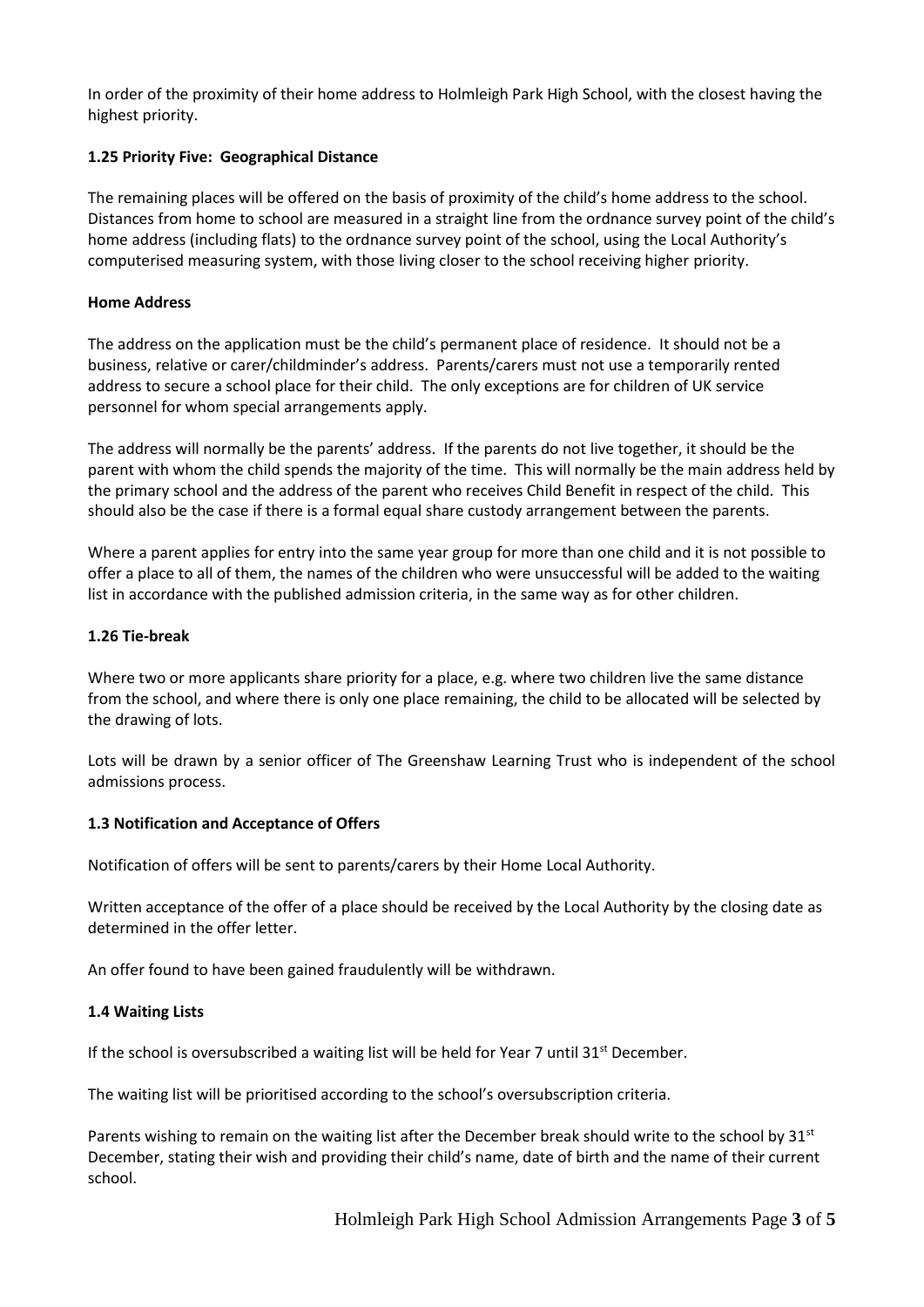#### **2 In-Year Admissions**

To apply for a place at Holmleigh Park High School, parents should contact the school in the first instance. Parents must then complete the In-Year Admission form supplied and return it directly to the school. Gloucestershire County Council will no longer be responsible for offering places to children on behalf of all schools for In-Year Admissions, but does maintain the statutory duty of being responsible and aware of all students and vacancies within schools within Gloucestershire.

Where there are more applicants than places available, the waiting list will be maintained according to the oversubscription criteria shown in Section 1 and without regard to the date the application was received or when a child's name was added to the waiting list.

Waiting lists will be reviewed at least once a year.

Positions on the waiting list may go down as well as up. This is because other children might be added to the waiting list who have a greater priority for a place against the school's admission criteria; for example, when new families move into the area or when other families who had not previously named Holmleigh Park High School as a preference, ask to go on the waiting list after the initial allocation date.

#### **3 Applications for students outside of the normal age group**

Children are educated in school with others of their age group. However, parents may request that their child is exceptionally admitted outside their age group. The School will decide whether or not the individual child's circumstances make this appropriate, taking into account the child's individual needs and abilities and considering which year group these needs can best be met. Such requests will only be agreed in exceptional circumstances.

Teachers are skilled at differentiating the curriculum to meet a diverse range of needs. Before deciding to apply to submit a request, parents should visit the school. The head teacher will be able to explain the provision on offer to children in the year of entry, how it is tailored to meet the needs of all students and how the needs of these students will continue to be met as they move up through the school. They may also be able to allay any concerns the parent may have.

Decisions will be made on the basis of the circumstances of each case and in the best interests of the child concerned. This will include taking account of the parent's views; information about the child's academic, social and emotional development; where relevant, their medical history and the views of a medical professional; whether they have previously been educated out of their normal age group; and whether they may naturally have fallen into a lower age group if it were not for being born prematurely.

All requests should include recent professional evidence of the child's circumstances which make education outside the age group necessary. Evidence must be of the individual child's need, rather than general factors which relate to a wider group of children born at a similar time.

Parents requesting admission to an age group below the child's actual age should submit an application for the child's actual age group before the relevant closing date. The request for later admission should accompany the application. This enables the application to be processed and a school place secured in the child's actual age group if the request is refused. Parents will be informed of the outcome of their request prior to offer day.

# **4 Appeals**

Parents/carers have a statutory right of appeal under the School Standards & Framework Act 1998 if a place is not offered.